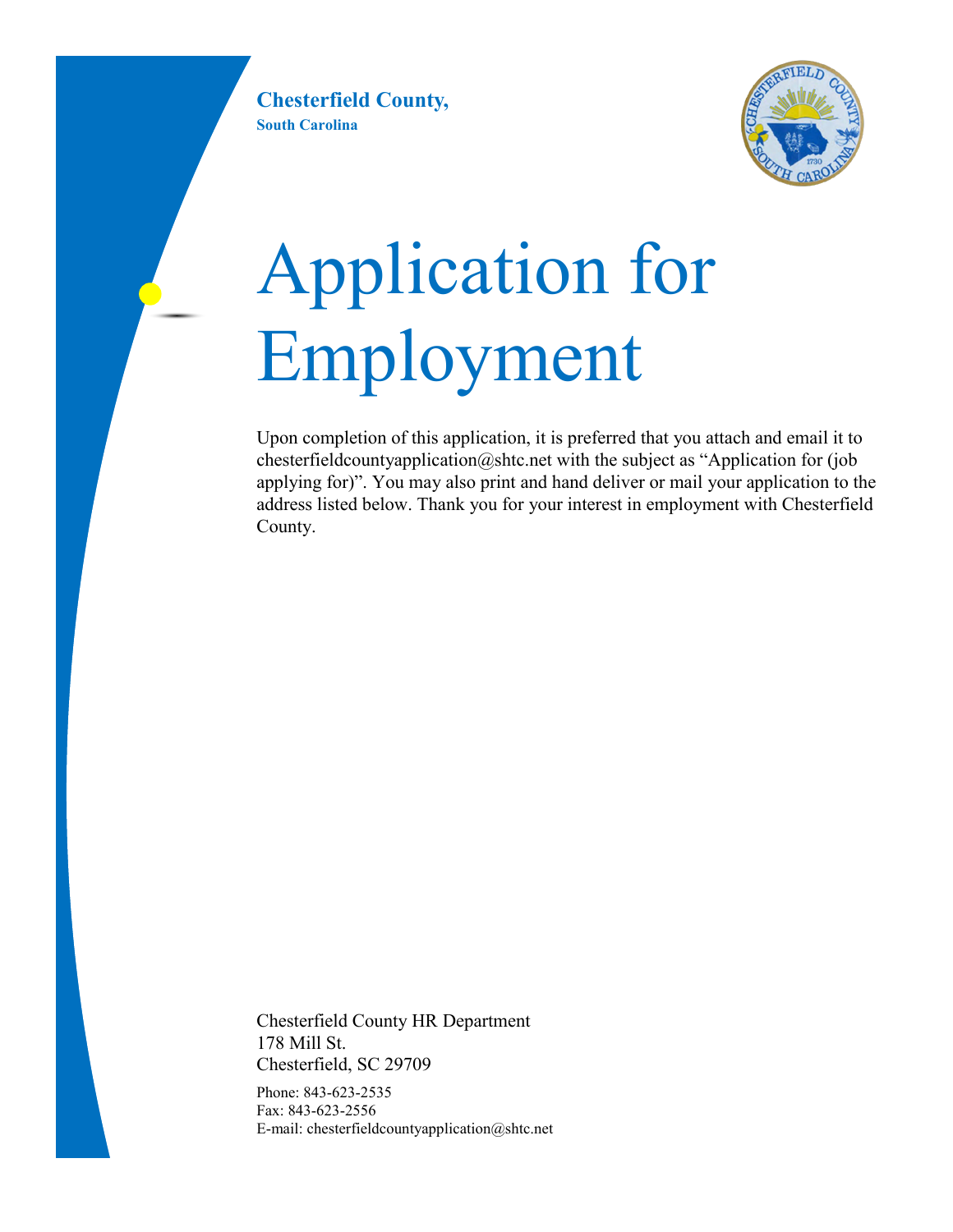

## **Chesterfield County**

### **Application for Employment**

Equal access to programs, services and employment is available to all persons. Those applicants requiring reasonable accommodation to the application and/or interview process should notify a representative of the Human Resources Department (843) 623-2534.

| Name                                                                                                                                                                            | Social Security #                                                                                                                                                                                                                                      |
|---------------------------------------------------------------------------------------------------------------------------------------------------------------------------------|--------------------------------------------------------------------------------------------------------------------------------------------------------------------------------------------------------------------------------------------------------|
| Middle<br>Last<br>First                                                                                                                                                         |                                                                                                                                                                                                                                                        |
| Address<br>Street                                                                                                                                                               | City<br>Zip Code<br>State                                                                                                                                                                                                                              |
| Telephone #<br>Cellular/Other #                                                                                                                                                 | E-mail Address                                                                                                                                                                                                                                         |
|                                                                                                                                                                                 |                                                                                                                                                                                                                                                        |
|                                                                                                                                                                                 | Date of application                                                                                                                                                                                                                                    |
| Referral Source (Please check the appropriate category and name the source.)                                                                                                    |                                                                                                                                                                                                                                                        |
| $\Box$ Walk-in                                                                                                                                                                  | $\Box$ School $\Box$                                                                                                                                                                                                                                   |
| $\Box$ Employee<br><u> 1989 - Johann Barbara, martin amerikan basar da</u>                                                                                                      | $\Box$ Job Fair<br><u> 1989 - Johann Harry Harry Harry Harry Harry Harry Harry Harry Harry Harry Harry Harry Harry Harry Harry Harry</u>                                                                                                               |
| Advertisement                                                                                                                                                                   | Staffing Agency                                                                                                                                                                                                                                        |
| Company's Website                                                                                                                                                               | Government                                                                                                                                                                                                                                             |
| Other Internet                                                                                                                                                                  | $\Box$ Other<br><u> 1980 - Johann Barn, mars ann an t-Amhain Aonaich an t-Aonaich an t-Aonaich ann an t-Aonaich ann an t-Aonaich</u>                                                                                                                   |
| $\Gamma_{\rm PM}$<br>If necessary, best time to call you is?                                                                                                                    | $\Box$ No                                                                                                                                                                                                                                              |
| $\Box$ Home<br>$\Box$ Cellular/Other                                                                                                                                            | If no, please explain:                                                                                                                                                                                                                                 |
| $\Box$ Yes $\Box$ No                                                                                                                                                            |                                                                                                                                                                                                                                                        |
| If yes, work number and best time to call:                                                                                                                                      | Are you able to perform the "essential functions" of the job for which                                                                                                                                                                                 |
| $\Box$ AM<br>$\Box$ PM                                                                                                                                                          | you are applying (with or without reasonable accommodation)?                                                                                                                                                                                           |
| If you are under 18 and it is required,<br>$\Box$ Yes $\Box$ No                                                                                                                 | This question is not designed to elicit information about an applicant's disability.<br>Please do not provide information about the existence of a disability, particular<br>accommodation, or whether accommodation is necessary. These issues may be |
| Have you submitted an application here before?<br>$\Gamma$ Yes<br>$\Box$ No                                                                                                     | addressed at a later stage to the extent permitted by law.                                                                                                                                                                                             |
| If yes, give date(s) and position(s):                                                                                                                                           | $\Box$ Yes<br>$\Box$ No<br>$\Box$ Need more information about the job's<br>"essential functions" to respond                                                                                                                                            |
| Have you ever been employed here before?<br>$\Box$ Yes $\Box$ No                                                                                                                | Driver's license number required if driving may be required in the job<br>for which you are applying:                                                                                                                                                  |
| If yes, give dates: From To<br>$\label{eq:2} \begin{split} \mathcal{L}_{\text{max}}(\mathcal{L}_{\text{max}}) = \mathcal{L}_{\text{max}}(\mathcal{L}_{\text{max}}) \end{split}$ |                                                                                                                                                                                                                                                        |
| Is this application a request for reemployment                                                                                                                                  | $\Box$ No                                                                                                                                                                                                                                              |
| following an extended military leave of<br>$\Box$ Yes<br>$\Box$ No                                                                                                              | Answering "yes" to the following question does not constitute an automatic bar<br>to employment. Factors such as date of the offense, seriousness and nature of the                                                                                    |
| Are you legally eligible for employment in this<br>$\Box$ Yes<br>$\Box$ No                                                                                                      | violation, rehabilitation and position applied for will be taken into account.<br>Have you ever pleaded "guilty" or "no contest" to<br>$\Box$ Yes $\Box$ No                                                                                            |
|                                                                                                                                                                                 | If yes, please provide date(s) and details:                                                                                                                                                                                                            |
| What is your desired salary range of hourly rate of pay?                                                                                                                        |                                                                                                                                                                                                                                                        |
| \$<br>Per                                                                                                                                                                       |                                                                                                                                                                                                                                                        |
| Type of employment desired:<br>Part-Time<br>$\Box$ Full-Time<br>Educational Co-Op<br>$\Box$ Seasonal<br>$\Box$ Temporary                                                        | Have you entered into an agreement with any former employer or other<br>party (such as a noncompetition agreement) that might, in any way,                                                                                                             |
| Will you relocate if job requires it?<br>$\Box$ No<br>$\Box$ Yes                                                                                                                | restrict your ability to work for our company?<br>$\Box$ Yes $\Box$ No                                                                                                                                                                                 |
| $\Box$ Yes<br>$\Box$ No<br>If they have been explained to you, are you<br>able to meet the attendance requirements of                                                           | If yes, please explain:                                                                                                                                                                                                                                |
| $\Box$ No<br>$\Box$ N/A $\Box$ Yes                                                                                                                                              |                                                                                                                                                                                                                                                        |

AN EQUAL OPPORTUNITY EMPLOYER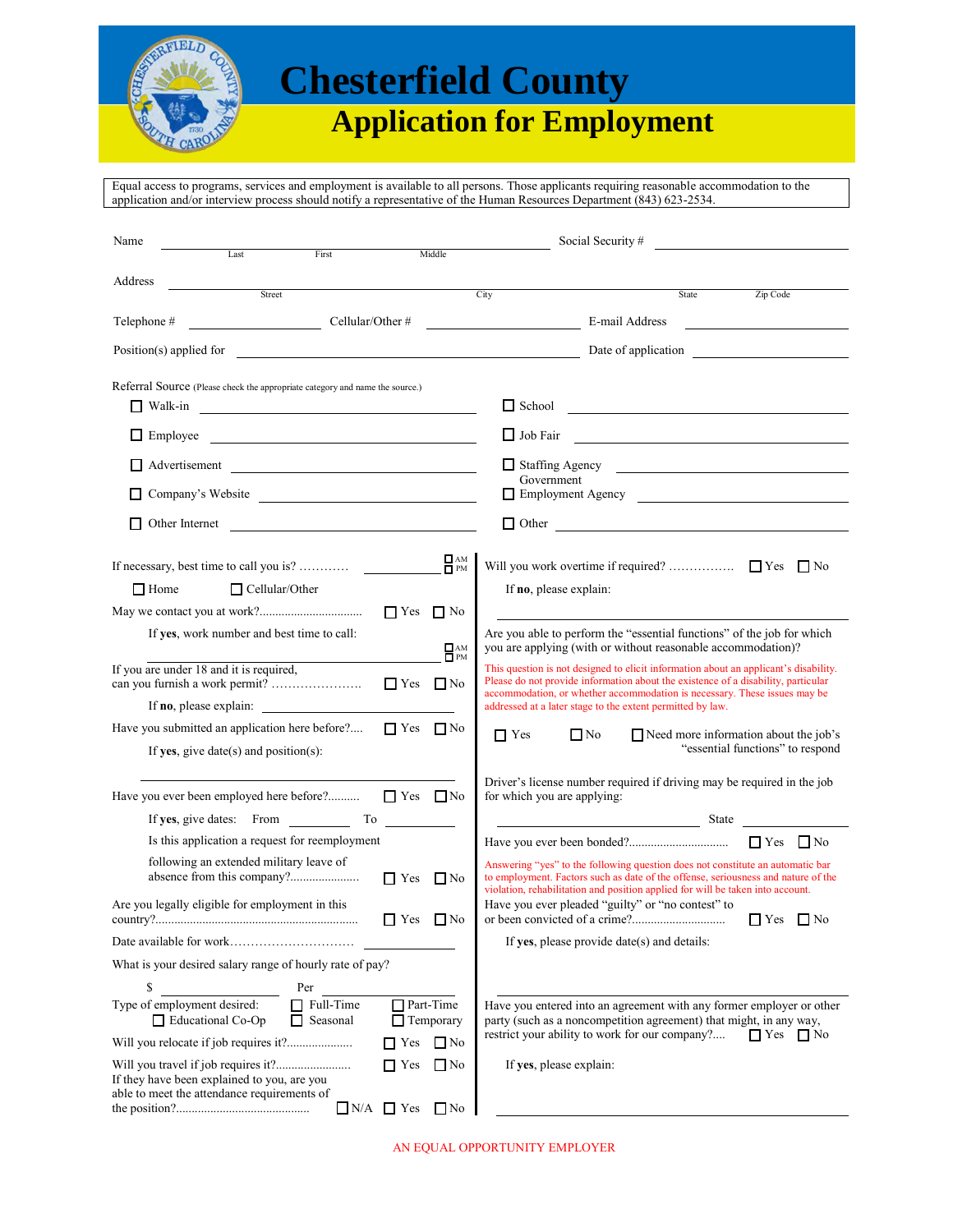

## **Chesterfield County**

 **Application for Employment**

#### Employment History

Starting with your most recent employer, provide the following information.

| Employer                                                       |      | Telephone #                       |                                            |
|----------------------------------------------------------------|------|-----------------------------------|--------------------------------------------|
|                                                                |      |                                   | Month / Year<br>Month / Year               |
|                                                                |      |                                   | Dates employed:<br>to                      |
| <b>Street Address</b>                                          | City | State                             | Compensation (Starting)                    |
|                                                                |      |                                   | S<br>per<br>$\Box$ Hourly<br>$\Box$ Salary |
| Starting job title/final job title                             |      |                                   | Commission/Bonus/Other Compensation<br>s   |
|                                                                |      |                                   |                                            |
| Immediate supervisor and title (for most recent position held) |      | May we contact for reference?     | Compensation (Final)                       |
|                                                                |      | $\Box$ Yes $\Box$ No<br>Later     | \$<br>Salary<br>per<br>$\Box$ Hourly       |
| Why did you leave?                                             |      |                                   | Commission/Bonus/Other Compensation<br>\$  |
|                                                                |      |                                   |                                            |
| Summarize the type of work performed and job responsibilities. |      |                                   |                                            |
|                                                                |      |                                   |                                            |
| What did you like most about your position?                    |      |                                   |                                            |
|                                                                |      |                                   |                                            |
| What were the things you like least about the position?        |      |                                   |                                            |
|                                                                |      |                                   |                                            |
| Employer                                                       |      | Telephone #                       |                                            |
|                                                                |      |                                   | Month / Year<br>Month / Year               |
| <b>Street Address</b>                                          | City | State                             | Dates employed:<br>to                      |
|                                                                |      |                                   | Compensation (Starting)                    |
|                                                                |      |                                   | S<br>per<br>$\Box$ Hourly<br>$\Box$ Salary |
| Starting job title/final job title                             |      |                                   | Commission/Bonus/Other Compensation<br>s   |
|                                                                |      |                                   |                                            |
| Immediate supervisor and title (for most recent position held) |      | May we contact for reference?     | Compensation (Final)                       |
|                                                                |      | Yes No Later                      | S<br>per<br>$\Box$ Hourly<br>$\Box$ Salary |
| Why did you leave?                                             |      |                                   | Commission/Bonus/Other Compensation<br>s   |
|                                                                |      |                                   |                                            |
| Summarize the type of work performed and job responsibilities. |      |                                   |                                            |
|                                                                |      |                                   |                                            |
| What did you like most about your position?                    |      |                                   |                                            |
|                                                                |      |                                   |                                            |
| What were the things you like least about the position?        |      |                                   |                                            |
|                                                                |      |                                   |                                            |
| Employer                                                       |      | Telephone #                       | Month / Year<br>Month / Year               |
|                                                                |      |                                   | Dates employed:<br>$\mathop{\mathrm{to}}$  |
| <b>Street Address</b>                                          | City | State                             | Compensation (Starting)                    |
|                                                                |      |                                   | S                                          |
| Starting job title/final job title                             |      |                                   | per<br>$\Box$ Hourly<br>Salary<br>s        |
|                                                                |      |                                   | Commission/Bonus/Other Compensation        |
| Immediate supervisor and title (for most recent position held) |      | May we contact for reference?     |                                            |
|                                                                |      | $\Box$ Yes $\Box$ No $\Box$ Later | Compensation (Final)                       |
|                                                                |      |                                   | $\mathbf{s}$<br>per<br>Hourly<br>Salary    |
| Why did you leave?                                             |      |                                   | \$<br>Commission/Bonus/Other Compensation  |
|                                                                |      |                                   |                                            |
| Summarize the type of work performed and job responsibilities. |      |                                   |                                            |
|                                                                |      |                                   |                                            |
| What did you like most about your position?                    |      |                                   |                                            |
|                                                                |      |                                   |                                            |
| What were the things you like least about the position?        |      |                                   |                                            |
|                                                                |      |                                   |                                            |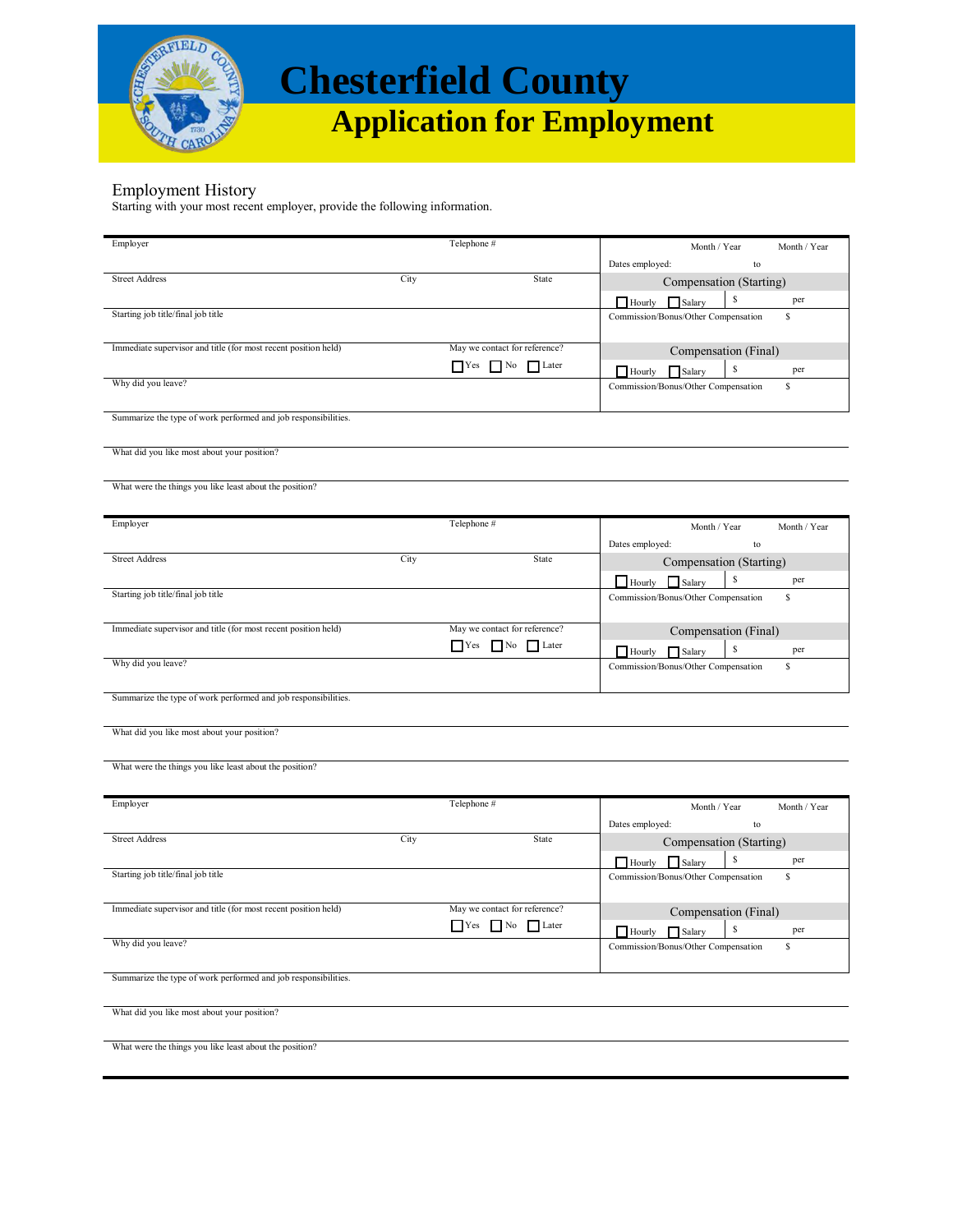

## **Chesterfield County Application for Employment**

#### Employment History (continued)

Explain any gaps in your employment, other than those due to personal illness, injury or disability.

| If <b>yes</b> , please explain: |  |
|---------------------------------|--|

#### Skills and Qualifications

Summarize any special training, skills, licenses and/or certificates that may assist you in performing the position for which you are applying.

**Computer Skills** (Check appropriate boxes. Include software titles and years of experience.)

| ■ Word Processing   | Years: | Internet       | Years: |
|---------------------|--------|----------------|--------|
| □ Spreadsheet       | Years: | <b>1</b> Other | Years: |
| $\Box$ Presentation | Years: | 1 Other        | Years: |
| $\Box$ E-mail       | Years: | 1 Other        | Years: |

#### Educational Background

Starting with your most recent school attended, provide the following information.

| School (include City & State) | Years<br>Completed | Completed             | <b>GPA</b><br>Class Rank | Major/Minor |
|-------------------------------|--------------------|-----------------------|--------------------------|-------------|
|                               |                    | $\Box$ GED<br>Diploma |                          |             |
|                               |                    | Degree                |                          |             |
|                               |                    | Certification         |                          |             |
|                               |                    | Other                 |                          |             |
|                               |                    | $\Box$ GED<br>Diploma |                          |             |
|                               |                    | Degree                |                          |             |
|                               |                    | Certification         |                          |             |
|                               |                    | Other                 |                          |             |
|                               |                    | $\Box$ GED<br>Diploma |                          |             |
|                               |                    | Degree                |                          |             |
|                               |                    | Certification         |                          |             |
|                               |                    | Other                 |                          |             |
|                               |                    | $\Box$ GED<br>Diploma |                          |             |
|                               |                    | Degree                |                          |             |
|                               |                    | Certification         |                          |             |
|                               |                    | Other                 |                          |             |

#### References

List name and telephone number of three business/work references who are *not* related to you and are *not* previous supervisors. If not applicable, list three school or personal references who are *not* related to you.

| Name | Title | Relationship<br>to You | Telephone | Number of<br>Years Known |
|------|-------|------------------------|-----------|--------------------------|
|      |       |                        |           |                          |
|      |       |                        |           |                          |
|      |       |                        |           |                          |